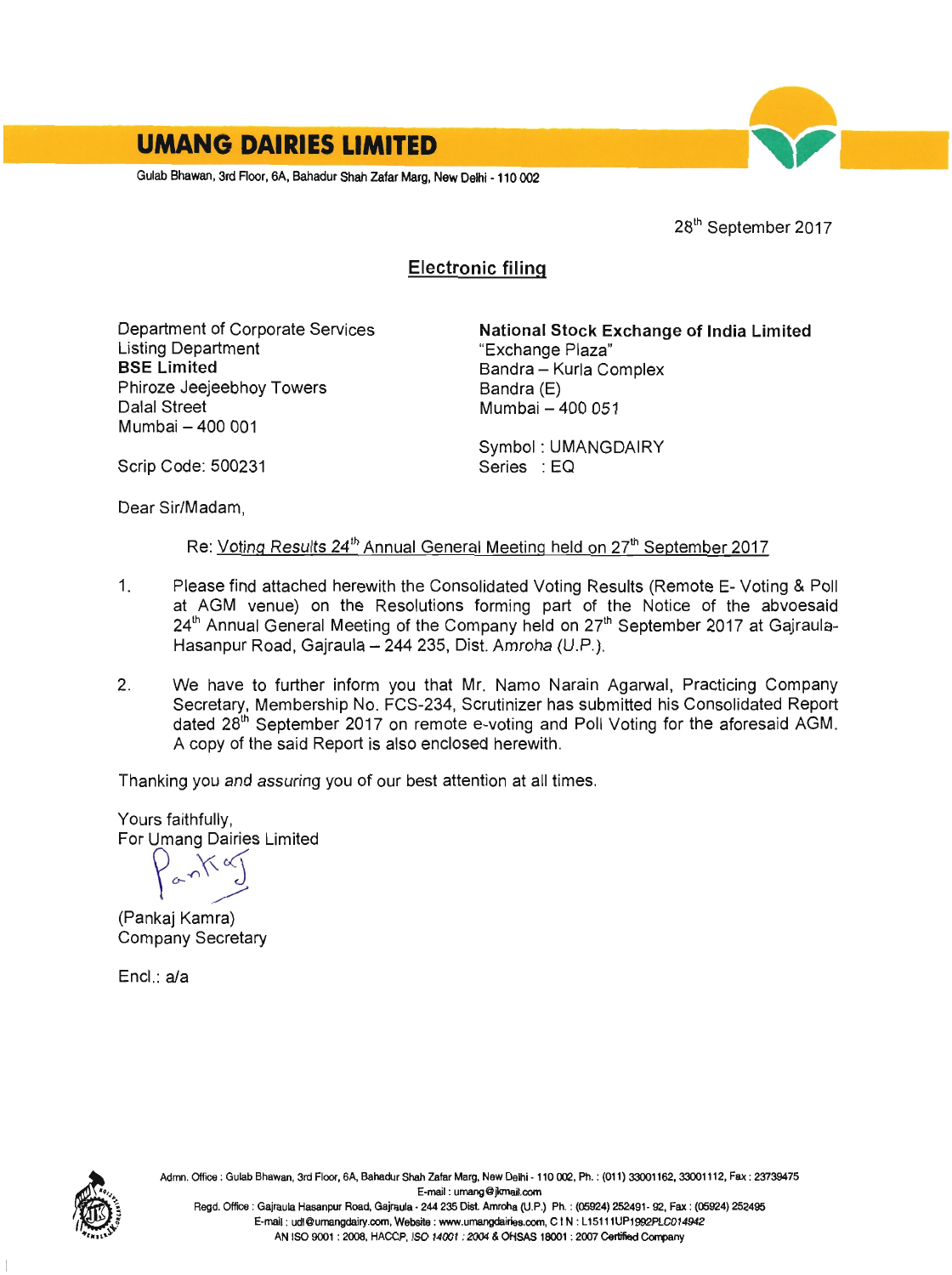$\overline{a}$ 

#### **UMAG DAIRIES LIMITED**

שהו וחדש בשנותים באורחיים וביטוחיים.<br>Regulation 44(3) of the SEBI (Listing Obligations and Disclosures Requirements) Regulations, 2015

Annexure I

| Date of the AGM                                                               | 27/09/2017      |                |  |  |
|-------------------------------------------------------------------------------|-----------------|----------------|--|--|
| Total number of shareholders on record date<br>19477                          |                 |                |  |  |
| No. of shareholders present in the meeting either in person or through proxy: | 38              |                |  |  |
| Promoters and Promoter Group:                                                 |                 |                |  |  |
| Public:                                                                       | 34 <sub>1</sub> |                |  |  |
| No, of Shareholders attended the meeting through Video Conferencing           |                 |                |  |  |
| Promoters and Promoter Group:                                                 |                 | NOT APPLICABLE |  |  |
| $D1$ while $\sim$                                                             |                 |                |  |  |

| Agenda-wise disclosure (to be disclosed separately for each agenda item)<br><b>Resolution No. 1</b> | (Ordinary)                    |                   |                |                                                                      |              |                    | Consideration and Adoption of audited Financial Statements for the financial year ended 31st March  |                                               |
|-----------------------------------------------------------------------------------------------------|-------------------------------|-------------------|----------------|----------------------------------------------------------------------|--------------|--------------------|-----------------------------------------------------------------------------------------------------|-----------------------------------------------|
|                                                                                                     |                               |                   |                | 2017 and the Reports of the Board of Directors and Auditors thereon. |              |                    |                                                                                                     |                                               |
| Whether promoter/ promoter group are<br>interested in the agenda/resolution?                        |                               | NO.               |                |                                                                      |              |                    |                                                                                                     |                                               |
| Category                                                                                            | Mode of Voting                | No. of            | No. of         | % of votes polled No. of                                             |              | No. of             | % of votes in                                                                                       | % of votes                                    |
|                                                                                                     |                               | <b>Shares</b>     | Votes          | on outstanding                                                       | Votes-in     | Votes-             | favour on votes                                                                                     | against on votes                              |
|                                                                                                     |                               | Held              | Polled         | shares                                                               | favour       | against            | polled                                                                                              | polled                                        |
|                                                                                                     |                               | $[1]$             | [2]            | $[3] = ([2]/[1])^*100$                                               | [4]          | [5]                | [6]=([4]/[2])*100                                                                                   | $[7] = ([5]/[2])^*100$                        |
| Promoter and Promoter                                                                               | E-Voting                      | 16415734          | 5442769        | 33.16                                                                | 5442769      | o                  | 100.00                                                                                              | 0.00                                          |
| Group                                                                                               | Poll                          |                   | 10972965       | 66.84                                                                | 10972965     | 0                  | 100.00                                                                                              | 0.00                                          |
|                                                                                                     | Postal Ballot (if applicable) |                   |                |                                                                      |              |                    |                                                                                                     |                                               |
|                                                                                                     | Total                         | 16415734          | 16415734       | 100.00                                                               | 16415734     | 0                  | 100.00                                                                                              | 0.00                                          |
| Public - Institutions                                                                               | E-Voting                      | 25951             | 0              | 0.00                                                                 | 0            | 0                  | 0.00                                                                                                | 0.00                                          |
|                                                                                                     | Poll                          |                   | $\mathbf 0$    | 0.00                                                                 | 0            | 0                  | 0.00                                                                                                | 0,00                                          |
|                                                                                                     | Postal Ballot (if applicable) | 25951             | $\mathbf 0$    | 0.00                                                                 | 0            | 0                  | 0.00                                                                                                | 0.00                                          |
|                                                                                                     | Total                         |                   | 472            | 0.01                                                                 | 272          | 200                | 57.63                                                                                               | 42.37                                         |
| Public - Non Institutions                                                                           | E-Voting<br>Poll              | 5561515           | 1391           | 0.03                                                                 | 1391         | 0                  | 100.00                                                                                              | 0.00                                          |
|                                                                                                     | Postal Ballot (if applicable) |                   |                |                                                                      |              |                    |                                                                                                     |                                               |
|                                                                                                     | Total                         | 5561515           | 1863           | 0.03                                                                 | 1663         | 200                | 89.26                                                                                               | 10.74                                         |
| Total                                                                                               |                               | 22003200          | 16417597       | 74.61                                                                | 16417397     | 200                | 99.999                                                                                              | 0.001                                         |
|                                                                                                     |                               |                   |                |                                                                      |              |                    |                                                                                                     |                                               |
| <b>Resolution No. 2</b>                                                                             | (Ordinary)                    |                   |                |                                                                      |              |                    | Re-appointment of Shri Desh Bandhu Doda (DIN: 00165518) as a Director, who retires by rotation.     |                                               |
| Whether promoter/ promoter group are<br>Interested in the agenda/resolution?                        |                               | NO                |                |                                                                      |              |                    |                                                                                                     |                                               |
| Category                                                                                            | Mode of Voting                | No. of            | No. of         | % of votes polled                                                    | lNo. of      | No. of             | % of votes in                                                                                       | % of votes                                    |
|                                                                                                     |                               | <b>Shares</b>     | <b>Votes</b>   | on outatanding                                                       | Votes-in     | Votes-             | favour on votes                                                                                     | against on votes                              |
|                                                                                                     |                               | Heid              | Polled         | shares                                                               | favour       | against            | polled                                                                                              | polled                                        |
|                                                                                                     |                               | [1]               | $^{[2]}$       | [3]=([2]/[1])*100                                                    | [4]          | [6]                | [6]=([4]/[2])*100                                                                                   | $[7]=[5]/[2])$ 100                            |
| Promoter and Promoter                                                                               | E-Voting                      | 16415734          | 5442769        | 33.16                                                                | 5442769      | 0                  | 100.00                                                                                              | 0.00                                          |
| Group                                                                                               | Poll                          |                   | 10972965       | 66.84                                                                | 10972965     | 0                  | 100.00                                                                                              | 0.00                                          |
|                                                                                                     | Postal Ballot (if applicable) |                   |                |                                                                      |              |                    |                                                                                                     |                                               |
|                                                                                                     | Total                         | 16415734          | 16415734       | 100,00                                                               | 16415734     | 0                  | 100.00                                                                                              | 0.00                                          |
| Public - Institutions                                                                               | E-Voting                      | 25951             | 0              | 0.00                                                                 | 0            | $\circ$            | 0.00                                                                                                | 0.00                                          |
|                                                                                                     | Poll                          |                   | 0              | 0.00                                                                 | 0            | 0                  | 0.00                                                                                                | 0.00                                          |
|                                                                                                     | Postal Ballot (if applicable) |                   |                |                                                                      |              |                    |                                                                                                     |                                               |
|                                                                                                     | Total                         | 25951             | $\mathbf{0}$   | 0.00                                                                 | $\mathbf{o}$ | $\mathbf{o}$       | 0.00                                                                                                | 0.00                                          |
| Public - Non Institutions                                                                           | E-Voting                      | 5561515           | 472            | 0.01                                                                 | 22           | 450                | 4.66                                                                                                | 95.34                                         |
|                                                                                                     | Poll                          |                   | 1391           | 0.03                                                                 | 1391         | $\circ$            | 100.00                                                                                              | 0.00                                          |
|                                                                                                     | Postal Ballot (if applicable) |                   |                |                                                                      |              |                    |                                                                                                     |                                               |
|                                                                                                     | Total                         | 5561515           | 1863           | 0.03                                                                 | 1413         | 450                | 75.85                                                                                               | 24.15                                         |
| <b>Total</b>                                                                                        |                               | 22003200          | 16417597       | 74.61                                                                | 16417147     | 450                | 99.997                                                                                              | 0.003                                         |
| Resolution No. 3                                                                                    | (Ordinary)                    |                   |                |                                                                      |              |                    | Appointment of M/s Singhi & Co., Chartered Accountants, as Auditors of the Company and fixing their |                                               |
|                                                                                                     |                               |                   |                |                                                                      |              |                    |                                                                                                     |                                               |
|                                                                                                     |                               | remuneration.     |                |                                                                      |              |                    |                                                                                                     |                                               |
| Whether promoter/ promoter group are<br>interested in the agenda/resolution?                        |                               | NO                |                |                                                                      |              |                    |                                                                                                     |                                               |
| Category                                                                                            | <b>Mode of Voting</b>         | No. of            | No, of         | % of votes polled                                                    | No. of       | No. of             | % of votes in                                                                                       | % of votes                                    |
|                                                                                                     |                               | <b>Shares</b>     | Votes          | on outstanding                                                       | Votes-In     | Votes-             | favour on votes                                                                                     |                                               |
|                                                                                                     |                               | Held              | Polled         | shares                                                               | favour       | against            | polled                                                                                              | polled                                        |
|                                                                                                     |                               |                   |                |                                                                      |              |                    |                                                                                                     |                                               |
|                                                                                                     |                               |                   |                |                                                                      |              |                    |                                                                                                     |                                               |
| Promoter and Promoter                                                                               | E-Voting                      | $[1]$<br>16415734 | [2]<br>5442769 | [3]=([2]/[1])*100<br>33.16                                           | 4<br>5442769 | [6]<br>$\mathbf 0$ | [6]=([4]/[2])*100<br>100.00                                                                         | against on votes<br>[7]=([5]/[2])*100<br>0.00 |

Postal Ballot (if applicable)<br>Total 16415734 16415734 16416734  $100.00$  $\overline{\mathbf{0}}$ 100.00  $0.00$ Public - Institutions E-Voting  $\frac{0.00}{0.00}$  $\frac{1}{\circ}$  $\frac{0.00}{0.00}$  $\frac{0.00}{0.00}$ 25951  $\frac{0}{0}$  $\frac{0}{0}$ Postal Ballot (if applicable)<br>Total 25951  $\overline{0}$  $0.00$  $\overline{\bullet}$  $\overline{\bullet}$  $0.00$  $0.00$ E-Voting<br>
E-Voting<br>
Poli<br>
Postal Ballot (if applicable)<br>
Total<br>
Contract Leon  $\frac{0.01}{0.03}$  $\frac{57.63}{100.00}$  $\frac{42.37}{0.00}$ Public - Non Institutions 472  $\frac{272}{1391}$  $\frac{200}{0}$ 5561515 1391 6561516 1863  $0.03$ 1663  $\overline{200}$ 89.26  $10.74$ Total 22003200 16417597 74.61 16417397 200 99.999  $0.001$ 

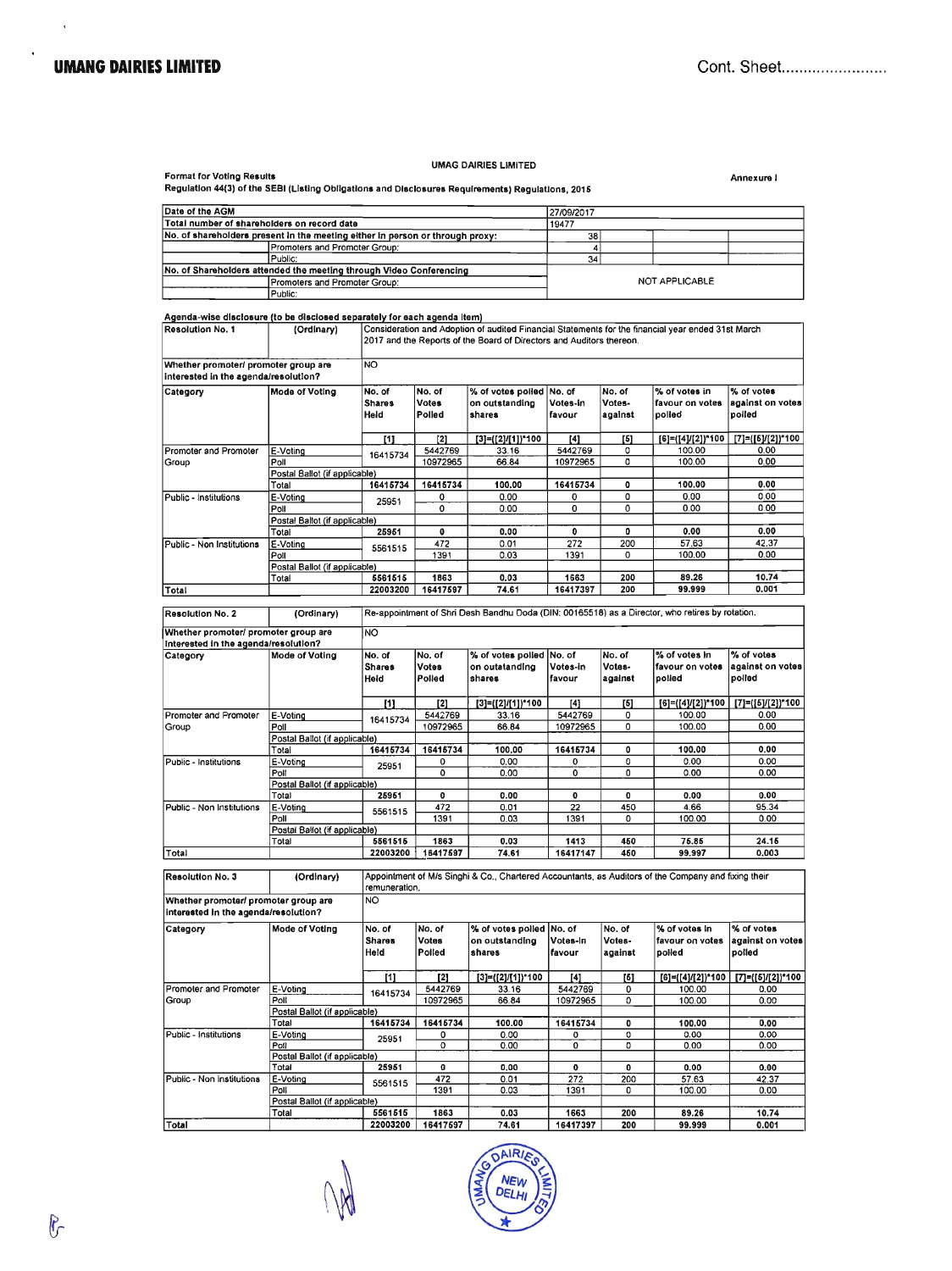$\bar{\mathbf{x}}$ 

 $\epsilon$ 

| Resolution No. 4                                                             | (Ordinary)                             | Ratification of remuneration payable to M/s Sanjay Kumar Garg & Associates, Cost Auditors for the<br>financial year ending 31st March 2018. |              |                                                                                                                                                                                         |                  |                  |                                |                        |
|------------------------------------------------------------------------------|----------------------------------------|---------------------------------------------------------------------------------------------------------------------------------------------|--------------|-----------------------------------------------------------------------------------------------------------------------------------------------------------------------------------------|------------------|------------------|--------------------------------|------------------------|
| Whether promoter/ promoter group are                                         |                                        | <b>NO</b>                                                                                                                                   |              |                                                                                                                                                                                         |                  |                  |                                |                        |
| interested in the agenda/resolution?                                         |                                        |                                                                                                                                             |              |                                                                                                                                                                                         |                  |                  |                                |                        |
| Category                                                                     | Mode of Voting                         | No. of                                                                                                                                      | No. of       | % of votes polled                                                                                                                                                                       | No. of           | No. of           | % of votes in                  | % of votes             |
|                                                                              |                                        | <b>Shares</b>                                                                                                                               | Votes        | on outstanding                                                                                                                                                                          | Votes-in         | Votes-           | favour on votes                | against on votes       |
|                                                                              |                                        | Held                                                                                                                                        | Polled       | shares                                                                                                                                                                                  | favour           | against          | polled                         | polled                 |
|                                                                              |                                        |                                                                                                                                             |              |                                                                                                                                                                                         |                  |                  |                                |                        |
|                                                                              |                                        | [1]                                                                                                                                         | $[2]$        | $[3]=[2]/[1])^*100$                                                                                                                                                                     | [4]              | $\left[5\right]$ | [6]=([4]/[2]) <sup>*</sup> 100 | [7]=([5]/[2])*100      |
| Promoter and Promoter                                                        | E-Voting                               |                                                                                                                                             | 5442769      | 33.16                                                                                                                                                                                   | 5442769          | 0                | 100.00                         | 0.00                   |
| Group                                                                        | Poll                                   | 16415734                                                                                                                                    | 10972965     | 66.84                                                                                                                                                                                   | 10972965         | 0                | 100.00                         | 0.00                   |
|                                                                              | Postal Ballot (if applicable)          |                                                                                                                                             |              |                                                                                                                                                                                         |                  |                  |                                |                        |
|                                                                              | Total                                  | 16415734                                                                                                                                    | 16415734     | 100.00                                                                                                                                                                                  | 16415734         | 0                | 100.00                         | 0.00                   |
| Public - Institutions                                                        | E-Voting                               |                                                                                                                                             | 0            | 0.00                                                                                                                                                                                    | 0                | 0                | 0.00                           | 0.00                   |
|                                                                              | Poll                                   | 25951                                                                                                                                       | 0            | 0.00                                                                                                                                                                                    | 0                | 0                | 0.00                           | 0.00                   |
|                                                                              | Postal Ballot (if applicable)          |                                                                                                                                             |              |                                                                                                                                                                                         |                  |                  |                                |                        |
|                                                                              | Total                                  | 25951                                                                                                                                       | 0            | 0.00                                                                                                                                                                                    | 0                | $\mathbf 0$      | 0.00                           | 0.00                   |
| Public - Non Institutions                                                    | E-Voting                               |                                                                                                                                             | 472          | 0.01                                                                                                                                                                                    | 272              | 200              | 57.63                          | 42.37                  |
|                                                                              | Poll                                   | 5561515                                                                                                                                     | 1391         | 0.03                                                                                                                                                                                    | 1391             | 0                | 100.00                         | 0.00                   |
|                                                                              | Postal Ballot (if applicable)          |                                                                                                                                             |              |                                                                                                                                                                                         |                  |                  |                                |                        |
|                                                                              | Total                                  | 5561515                                                                                                                                     | 1863         | 0.03                                                                                                                                                                                    | 1663             | 200              | 89.26                          | 10.74                  |
| Total                                                                        |                                        | 22003200                                                                                                                                    | 16417597     | 74.61                                                                                                                                                                                   | 16417397         | 200              | 99.999                         | 0.001                  |
|                                                                              |                                        |                                                                                                                                             |              |                                                                                                                                                                                         |                  |                  |                                |                        |
| <b>Resolution No. 5</b>                                                      | (Special)                              | Rs. 100 Crore.                                                                                                                              |              | Special Resolution under Section 180(1)(c) of the Companies Act, 2013 for borrowing money up to                                                                                         |                  |                  |                                |                        |
| Whether promoter/ promoter group are                                         |                                        | <b>NO</b>                                                                                                                                   |              |                                                                                                                                                                                         |                  |                  |                                |                        |
| interested in the agenda/resolution?                                         |                                        |                                                                                                                                             |              |                                                                                                                                                                                         |                  |                  |                                |                        |
| Category                                                                     | Mode of Voting                         | No. of                                                                                                                                      | No. of       | % of votes polled                                                                                                                                                                       | No. of           | No. of           | % of votes in                  | % of votes             |
|                                                                              |                                        | <b>Shares</b>                                                                                                                               | Votes        | on outstanding                                                                                                                                                                          | Votes-in         | Votes-           | favour on votes                | against on votes       |
|                                                                              |                                        | Held                                                                                                                                        | Polled       | shares                                                                                                                                                                                  | favour           | against          | polled                         | polled                 |
|                                                                              |                                        |                                                                                                                                             |              |                                                                                                                                                                                         |                  |                  |                                |                        |
|                                                                              |                                        | $[1]$                                                                                                                                       | $^{[2]}$     | $[3] = ([2]/[1])^2 100$                                                                                                                                                                 | [4]              | [5]              | [6]=([4]/[2])*100              | [7]=([6]/[2])*100      |
| Promoter and Promoter                                                        | E-Voting                               |                                                                                                                                             | 5442769      | 33.16                                                                                                                                                                                   | 5442769          | 0                | 100.00                         | 0.00                   |
| Group                                                                        | Poll                                   | 16415734                                                                                                                                    | 10972965     | 66.84                                                                                                                                                                                   | 10972965         | 0                | 100.00                         | 0.00                   |
|                                                                              | Postal Ballot (if applicable)          |                                                                                                                                             |              |                                                                                                                                                                                         |                  |                  |                                |                        |
|                                                                              | Total                                  | 16415734                                                                                                                                    | 16415734     | 100.00                                                                                                                                                                                  | 16415734         | 0                | 100.00                         | 0.00                   |
| Public - Institutions                                                        | E-Voting                               |                                                                                                                                             | 0            | 0.00                                                                                                                                                                                    | 0                | Ő                | 0.00                           | 0.00                   |
|                                                                              | Poll                                   | 25951                                                                                                                                       | 0            | 0.00                                                                                                                                                                                    | 0                | 0                | 0.00                           | 0.00                   |
|                                                                              | Postal Ballot (if applicable)          |                                                                                                                                             |              |                                                                                                                                                                                         |                  |                  |                                |                        |
|                                                                              | Total                                  | 25951                                                                                                                                       | 0            | 0.00                                                                                                                                                                                    | 0                | 0                | 0.00                           | 0.00                   |
| Public - Non Institutions                                                    | E-Voting                               |                                                                                                                                             | 472          | 0.01                                                                                                                                                                                    | 222              | 250              | 47.03                          | 52.97                  |
|                                                                              | Poll                                   | 5561515                                                                                                                                     | 1391         | 0.03                                                                                                                                                                                    | 1391             | 0                | 100.00                         | 0.00                   |
|                                                                              | Postal Ballot (if applicable)          |                                                                                                                                             |              |                                                                                                                                                                                         |                  |                  |                                |                        |
|                                                                              | Total                                  | 5561515                                                                                                                                     | 1863         | 0.03                                                                                                                                                                                    | 1613             | 250              | 86.58                          | 13.42                  |
| Total                                                                        |                                        | 22003200                                                                                                                                    | 16417597     | 74.61                                                                                                                                                                                   | 16417347         | 250              | 99.998                         | 0.002                  |
|                                                                              |                                        |                                                                                                                                             |              |                                                                                                                                                                                         |                  |                  |                                |                        |
| Resolution No. 6                                                             | (Special)                              |                                                                                                                                             |              | Special Resolution under Section 180(1)(a) of the Companies Act, 2013 for creation of charge/<br>mortgage on the properties of the Company to secure the borrowing up to Rs. 100 Crore. |                  |                  |                                |                        |
| Whether promoter/ promoter group are<br>interested in the agenda/resolution? |                                        | N <sub>O</sub>                                                                                                                              |              |                                                                                                                                                                                         |                  |                  |                                |                        |
| Category                                                                     | Mode of Voting                         | No. of                                                                                                                                      | No. of       | % of votes polled                                                                                                                                                                       | No. of           | No. of           | % of votes in                  | % of votes             |
|                                                                              |                                        | <b>Shares</b>                                                                                                                               | Votes        | on outstanding                                                                                                                                                                          | Votes-in         | Votes-           | favour on votes                | against on votes       |
|                                                                              |                                        | Held                                                                                                                                        | Polled       | shares                                                                                                                                                                                  | favour           | against          | polled                         | polled                 |
|                                                                              |                                        |                                                                                                                                             |              |                                                                                                                                                                                         |                  |                  |                                |                        |
|                                                                              |                                        | $[1]$                                                                                                                                       | [2]          | $[3] = ([2]/[1])^*100$                                                                                                                                                                  | [4]              | [5]              | [6]=([4]/[2])*100              | $[7] = ([5]/[2])^*100$ |
| Promoter and Promoter                                                        | E-Voting                               |                                                                                                                                             | 5442769      | 33.16                                                                                                                                                                                   | 5442769          | 0                | 100.00                         | 0.00                   |
| Group                                                                        | Poll                                   | 16415734                                                                                                                                    | 10972965     | 66.84                                                                                                                                                                                   | 10972965         | 0                | 100.00                         | 0.00                   |
|                                                                              | Postal Ballot (if applicable)          |                                                                                                                                             |              |                                                                                                                                                                                         |                  |                  |                                |                        |
|                                                                              | Total                                  | 16415734                                                                                                                                    | 16415734     | 100.00                                                                                                                                                                                  | 16415734         | 0                | 100.00                         | 0.00                   |
| Public - Institutions                                                        | E-Voting                               |                                                                                                                                             | 0            | 0.00                                                                                                                                                                                    | 0                | 0                | 0.00                           | 0.00                   |
|                                                                              | Poll                                   | 25951                                                                                                                                       | 0            | 0.00                                                                                                                                                                                    | 0                | 0                | 0.00                           |                        |
|                                                                              | Postal Ballot (if applicable)          |                                                                                                                                             |              |                                                                                                                                                                                         |                  |                  |                                | 0.00                   |
|                                                                              | Total                                  | 25951                                                                                                                                       | $\mathbf{0}$ |                                                                                                                                                                                         |                  |                  |                                |                        |
| Public - Non Institutions                                                    | E-Voting                               |                                                                                                                                             |              | 0.00                                                                                                                                                                                    | 0                | 0                | 0.00                           | 0.00                   |
|                                                                              | Poll                                   | 5561515                                                                                                                                     | 472          | 0.01                                                                                                                                                                                    | 22               | 450              | 4.66                           | 95.34                  |
|                                                                              |                                        |                                                                                                                                             | 1391         | 0.03                                                                                                                                                                                    | 1391             | 0                | 100.00                         | 0.00                   |
|                                                                              | Postal Ballot (if applicable)<br>Total |                                                                                                                                             | 1863         |                                                                                                                                                                                         |                  |                  |                                |                        |
| Total                                                                        |                                        | 5561515<br>22003200                                                                                                                         | 16417597     | 0,03<br>74.61                                                                                                                                                                           | 1413<br>16417147 | 450<br>450       | 75.85<br>99.997                | 24.15<br>n nna         |
|                                                                              |                                        |                                                                                                                                             |              |                                                                                                                                                                                         |                  |                  |                                |                        |

 $\bar{z}$ 

Date: 28th September, 2017 Place: New Delhi



For Umang Dairies Limited  $\mu$ 

(R.C. Periv Director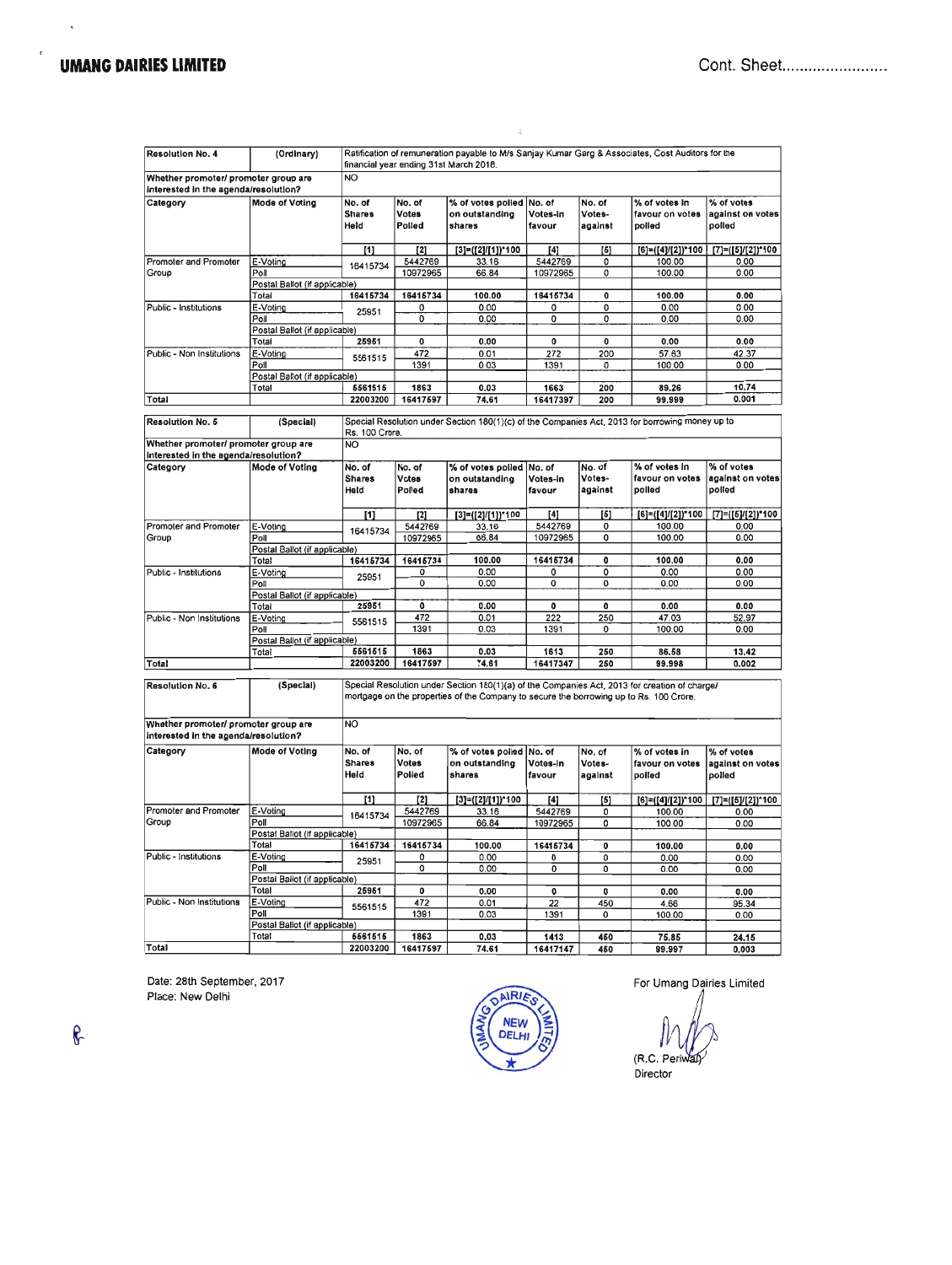# NAMO NARAIN AGARWAL

M. Com., L L B, FCS, Company Secretary

372, Narmada Apartments, Alaknanda, New Delhi - 110 019. GSTIN:7ABVPN0836BZZM SAC: 998399 - other professional, technical and business service

Phone 011-42143477 Mobile 09899026864 Email naganruall 939@gmail.com PAN ABVPNOS36B

28<sup>th</sup> September, 2017

To, The Chairman of the 24<sup>th</sup> Annual General Meeting of Umang Dairies Limited Gajraula - Hasanpur Road Gajraula-244235 Dist. Amroha (U.P.)

### Pursuant to Section 108 of the Companies Act, 2013 and Rule 20 of Companies (Management and Administration) Rules, 2014

#### SCRUTINIZER'S CONSOLIDATED REPORT

ON

# VOTES CAST BY REMOTE E.VOTING/BALLOT PAPERS AT COMPANY'S 24<sup>th</sup> ANNUAL GENERAL MEETING HELD ON 27<sup>th</sup> SEPTEMBER, 2017

Pursuant to Notice dated  $8<sup>th</sup>$  August, 2017, 24<sup>th</sup> Annual General Meeting of the company was held on  $27<sup>th</sup>$  September, 2017 for conducting six items of Business of the Agenda.

I am appointed as a Scrutinizer for the purpose of voting with respect to the said items through remote e-voting and by ballot papers taken at the said Meeting.

I submit my report as under:

#### On voting by ballot papers

J.

- 1. Before the start of voting by ballot at the AGM, ballot boxes kept for votes by ballot papers were locked by my authorised representative, Shri Amar Nath Jaiswal, with due identification mark.
- 2. The locked ballot boxes were subsequently opened in the presence of two persons (not in employment of the company) as witnesses and ballot papers were diligently scrutinized by my authorised representative, Shri Amar Nath Jaiswal. The ballot papers were reconciled with the records maintained by the Company / Registrar and Transfer Agents of the Company and the authorizations / proxies lodged with the Company.

The votes cast at the meeting by the said ballot papers were then counted "assent" and "dissent".

1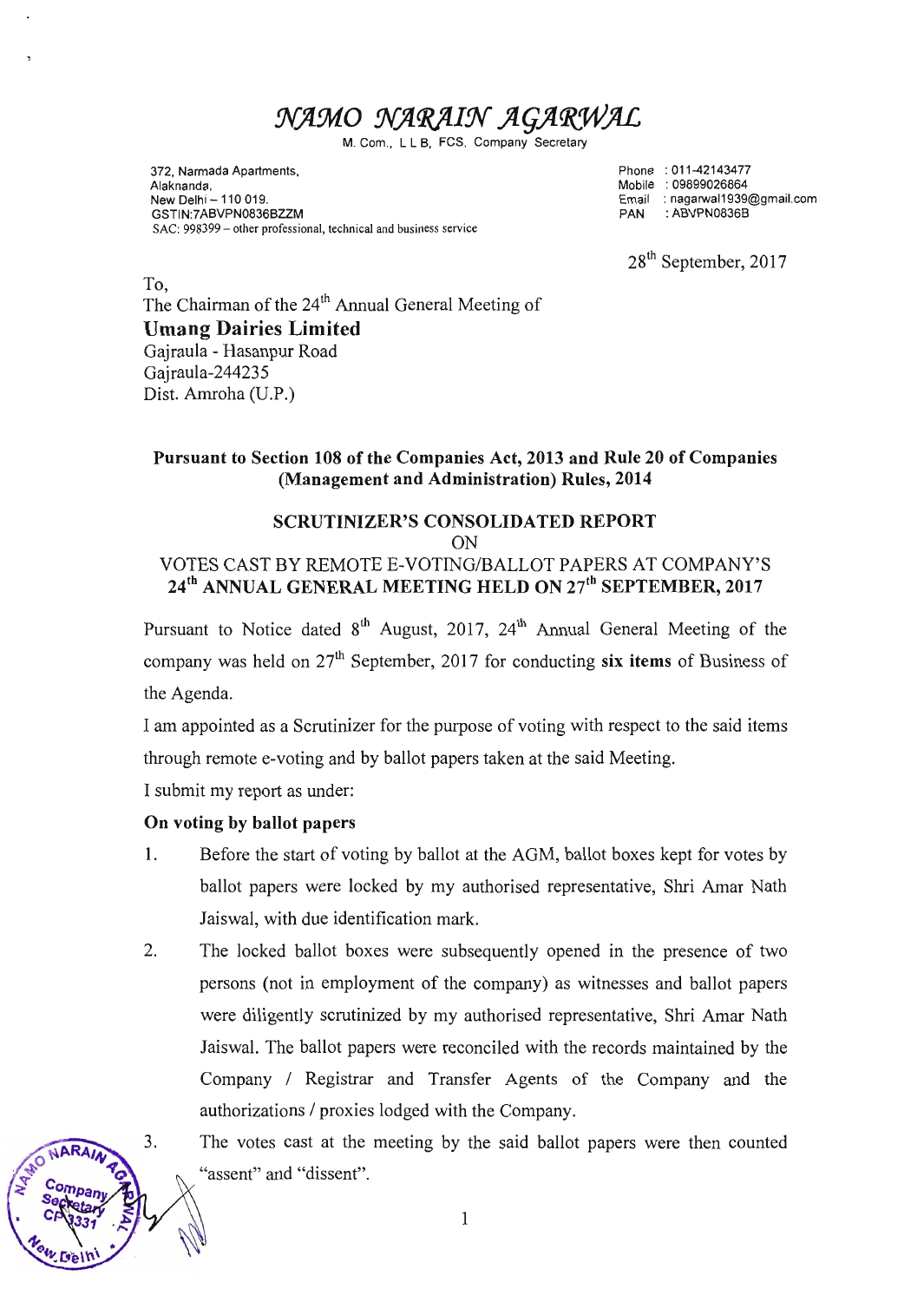#### On voting by remote e-voting

4. Thereafter, the votes cast through remote e-voting were unblocked by me in the presence of two witnesses not in the employment of the company, and counted "assent" and "dissent".

#### On Consolidation

5. On the basis of count of votes cast through remote e-voting and by ballot papers, consolidated result of voting "assent" and "dissent" on the said six items of business is as follows:-

# Item no. I (Ordinary resolution)

Consideration and Adoption of audited Financial Statements for the financial year ended 31't March 2017 and the Reports of the Board of Directors and Auditors thereon.

| Mode of voting              | Votes cast  | Votes cast     | Votes cast   | No. of       |
|-----------------------------|-------------|----------------|--------------|--------------|
|                             | Assent      | <b>Dissent</b> | Total (Nos.) | Members, who |
|                             | (Nos.)      | (Nos.)         |              | cast votes   |
| Remote e-voting             | 54,43,041   | 200            | 54, 43, 241  |              |
| <b>Ballot</b> Paper         | 1,09,74,356 | Nil            | 1,09,74,356  | 33           |
| Total                       | 1,64,17,397 | 200            | 1,64,17,597  | 50           |
| <b>Youge of total votes</b> | 99.999      | 0.001          | 100.00       |              |

# Item no.2 (Ordinary resolution)

Re-appointment of Shri Desh Bandhu Doda (DIN: 00165518) as a Director, who retires by rotation.

| Mode of voting             | Votes cast  | Votes cast     | Votes cast   | No. of       |
|----------------------------|-------------|----------------|--------------|--------------|
|                            | Assent      | <b>Dissent</b> | Total (Nos.) | Members, who |
|                            | (Nos.)      | (Nos.)         |              | cast votes   |
| Remote e-voting            | 54, 42, 791 | 450            | 54, 43, 241  | 17           |
| <b>Ballot</b> Paper        | 1,09,74,356 | Nil            | 1,09,74,356  | 33           |
| Total                      | 1,64,17,147 | 450            | 1,64,17,597  | 50           |
| <b>Vage of total votes</b> | 99.997      | 0.003          | 100.00       |              |

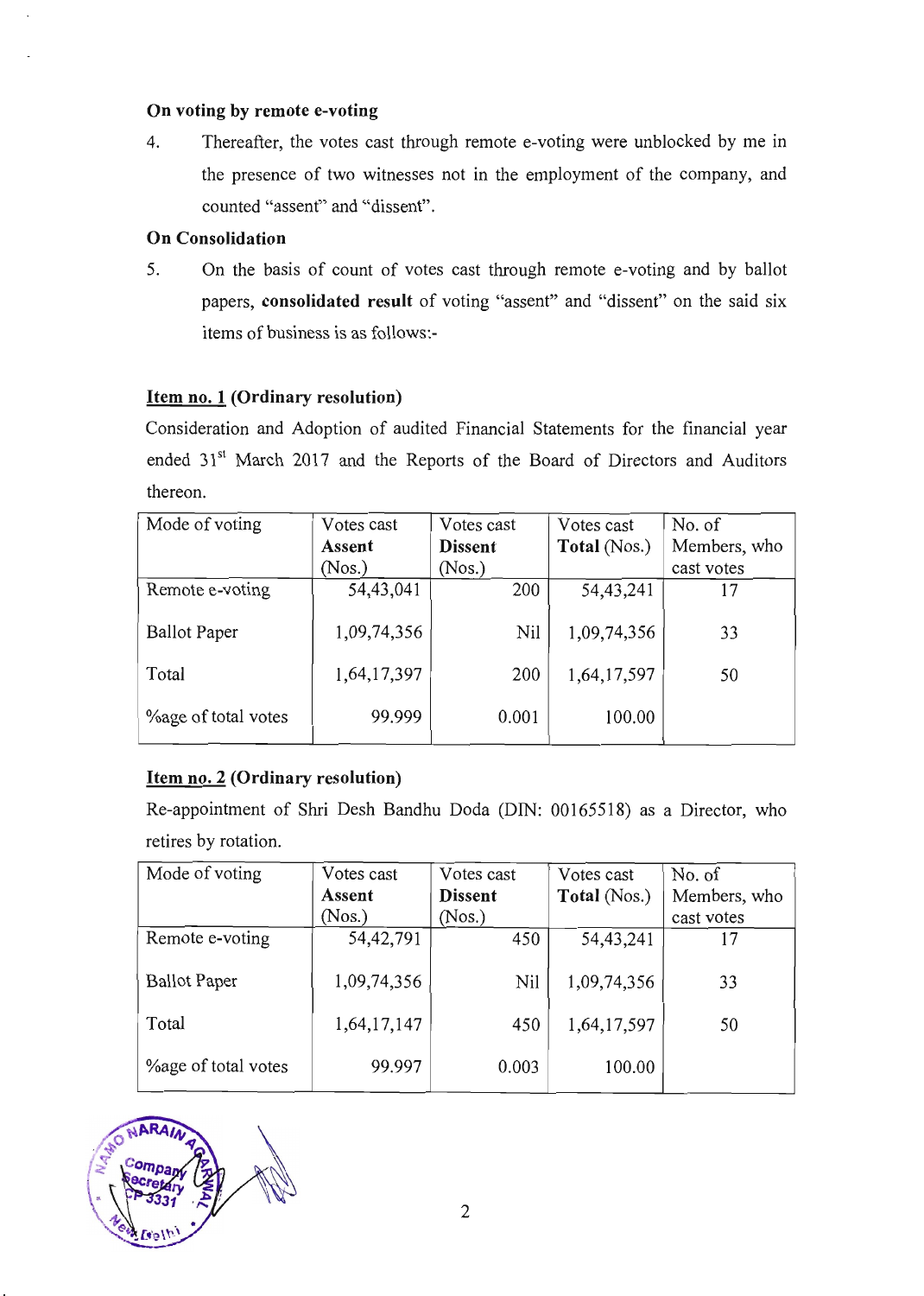# Item no.3 (Ordinary resolution)

Appointment of M/s Singhi & Co., Chartered Accountants, as Auditors of the Company and fixing their remuneration.

| Mode of voting              | Votes cast  | Votes cast     | Votes cast   | No. of       |
|-----------------------------|-------------|----------------|--------------|--------------|
|                             | Assent      | <b>Dissent</b> | Total (Nos.) | Members, who |
|                             | (Nos.)      | (Nos.)         |              | cast votes   |
| Remote e-voting             | 54,43,041   | 200            | 54, 43, 241  | 17           |
| <b>Ballot</b> Paper         | 1,09,74,356 | Nil            | 1,09,74,356  | 33           |
| Total                       | 1,64,17,397 | 200            | 1,64,17,597  | 50           |
| <b>Youge of total votes</b> | 99.999      | 0.001          | 100.00       |              |

# Item no. 4 (Ordinary resolution)

Ratification of remuneration payable to M/s Sanjay Kumar Garg & Associates, Cost Auditors for the financial year ending 31<sup>st</sup> March 2018.

| Mode of voting              | Votes cast  | Votes cast     | Votes cast   | No. of       |
|-----------------------------|-------------|----------------|--------------|--------------|
|                             | Assent      | <b>Dissent</b> | Total (Nos.) | Members, who |
|                             | (Nos.)      | (Nos.)         |              | cast votes   |
| Remote e-voting             | 54,43,041   | 200            | 54, 43, 241  | 17           |
| <b>Ballot</b> Paper         | 1,09,74,356 | Nil            | 1,09,74,356  | 33           |
| Total                       | 1,64,17,397 | 200            | 1,64,17,597  | 50           |
| <b>Youge of total votes</b> | 99.999      | 0.001          | 100.00       |              |

# Item no. 5 (Special resolution)

Special Resolution under Section 180(1)(c) of the Companies Act, 2013 for borrowing money up to Rs. 100 Crore.

| Mode of voting              | Votes cast  | Votes cast     | Votes cast   | No. of       |
|-----------------------------|-------------|----------------|--------------|--------------|
|                             | Assent      | <b>Dissent</b> | Total (Nos.) | Members, who |
|                             | (Nos.)      | (Nos.)         |              | cast votes   |
| Remote e-voting             | 54,42,991   | 250            | 54, 43, 241  | 17           |
| <b>Ballot</b> Paper         | 1,09,74,356 | Nil            | 1,09,74,356  | 33           |
| Total                       | 1,64,17,347 | 250            | 1,64,17,597  | 50           |
| <b>Youge of total votes</b> | 99.998      | 0.002          | 100.00       |              |